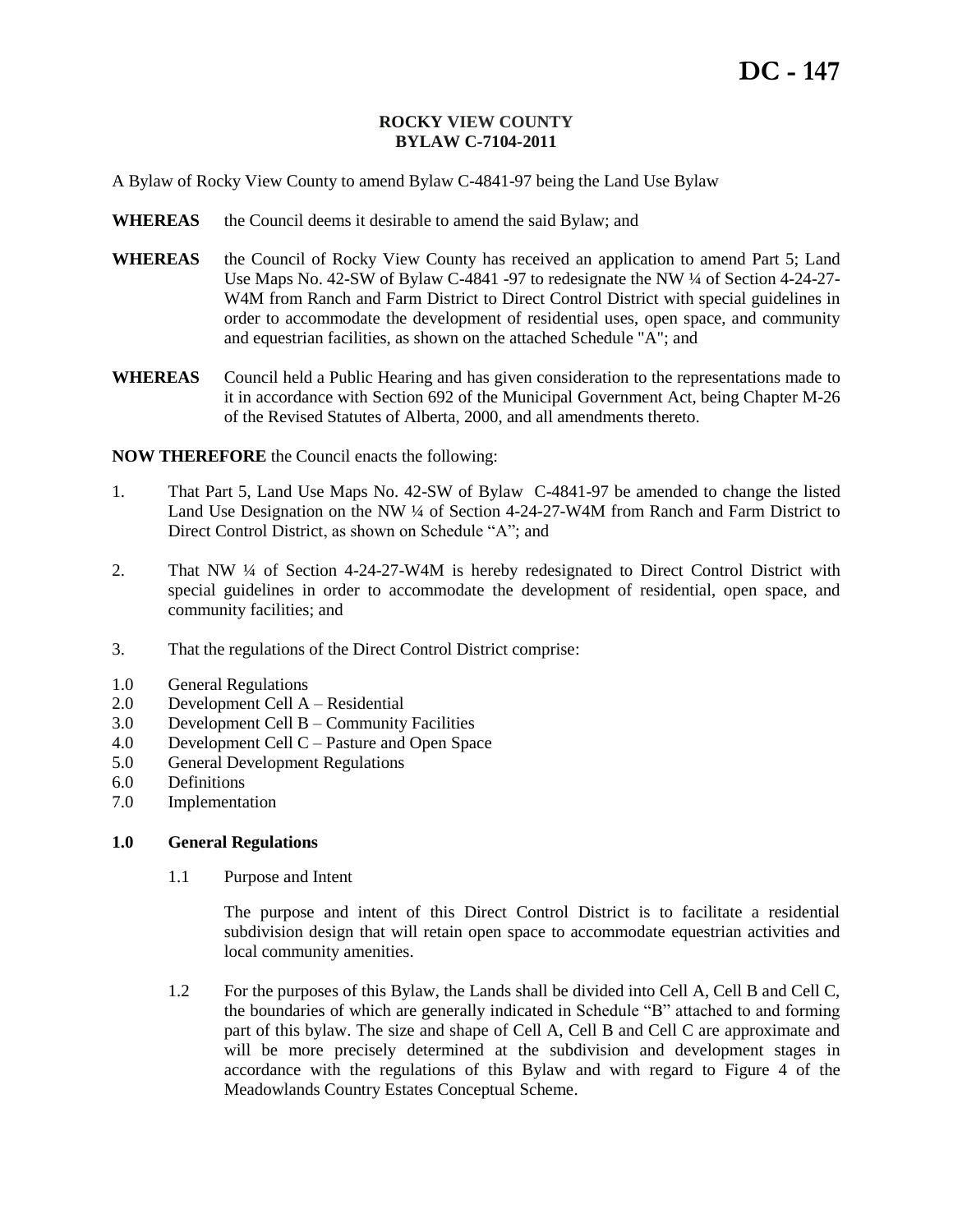- 1.3 Parts 1, 2, & 3 of the Land Use Bylaw C-4841-97 shall apply to all uses contemplated by this Bylaw except where otherwise noted.
- 1.4 That the Development Authority shall be responsible for the issuance of Development Permit(s) for the Lands subject to this Bylaw.
- 1.5 Notwithstanding Section 1.4 the following uses shall be deemed approved without the requirement for a Development Permit when all other criteria of this Bylaw are met:

*Accessory Buildings Agriculture, general Dwelling, Single Detached Home-Based Business, Type 1*

1.6 Council may, through the Development Agreement(s) required by this Bylaw, specify any development regulation, criteria or condition necessary to ensure all Subdivision and Development on the Lands conforms to the development proposals and representations upon which this Bylaw is based, as determined by and to the satisfaction of the Council and its sole and unfettered discretion.

## **2.0 Development Cell A – Residential**

2.1 Purpose and Intent

The purpose and intent of Cell A is to provide for clustered residential uses in the form of single detached dwellings, with public roadways, Public Utility Lots (PULs), and Parks.

2.2 Uses, permitted

*Accessory Buildings Community Signs Dwelling, Single Detached Home-Based Business, Type 1 Parks Public Utilities Show Homes Temporary Sales Centre*

- 2.3 Subdivision Regulations
	- 2.3.1 Minimum Parcel Size: 0.20 hectare (0.49 acre)
	- 2.3.2 Maximum Number of Residential Lots: 90
- 2.4 Development Regulations
	- 2.4.1 Maximum Number of Dwelling Units per lot: 1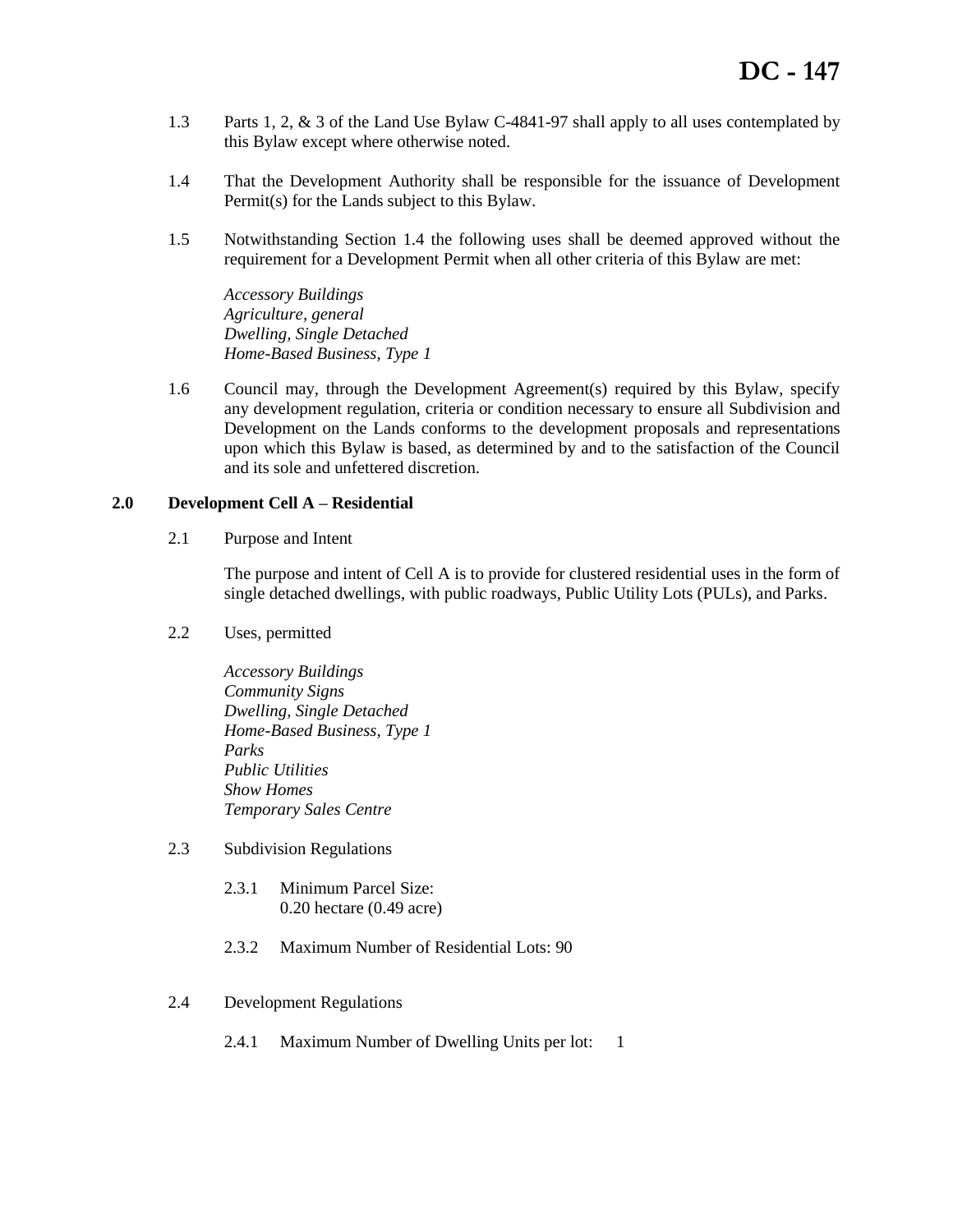- 2.4.2 Minimum Habitable floor area for a Dwelling, single-detached: 140.00 sq. m. (1,506.95 sq. ft.)
- 2.4.3 Maximum Number of Accessory buildings per lot: 2
- 2.4.4 Maximum Building Area of Accessory Buildings: 65.00 sq. m. (699.65 sq. ft.)
- 2.4.5 Maximum Total Building Area of All Accessory Buildings: 90.00 sq. m. (968.75 sq. ft.)
- 2.4.6 Maximum Height of Buildings:
	- a) principal building: 11.00 m (36.09 ft.)
	- b) accessory building: 5.50 m (18.04 ft.)
- 2.4.7 Maximum Site Coverage (All Buildings): 35%
- 2.4.8 Minimum Setback Yard, Front: 6.00 m (19.69 ft.)
- 2.4.9 Minimum Setback Yard, Side:
	- a) dwelling, single detached: 2.00 m (6.56 ft.)
	- b) accessory building: 1.00 m (3.28 ft.)
- 2.4.10 Minimum Setback Yard, Rear:
	- a) dwelling, single detached: 7.50 m (24.61 ft.)
	- b) accessory building: 2.00 m (6.56 ft.)

### 2.5 Special Regulations

- 2.5.1 There shall be no side yard extensions into the minimum required setback. Section 33 of the Land Use Bylaw, which provides for cantilever extensions, is not applicable under this Direct Control District.
- 2.5.2 Accessory Buildings are not permitted within the Yard, Front or Yard, Side setback of any Dwelling, Single-Detached.
- 2.5.3 In order to issue a Stamp of Compliance the Development Authority may issue a Development Permit to vary the provisions of Sections 2.4.8, 2.4.9 and 2.4.10 by a maximum of five percent (5%).
- 2.5.4 Up to four Show Homes may be permitted by the Development Authority on the lands within Cell A prior to the endorsement of a plan of subdivision provided that conditional approval for subdivision has been granted by the Subdivision Authority and a Development Agreement has been entered into.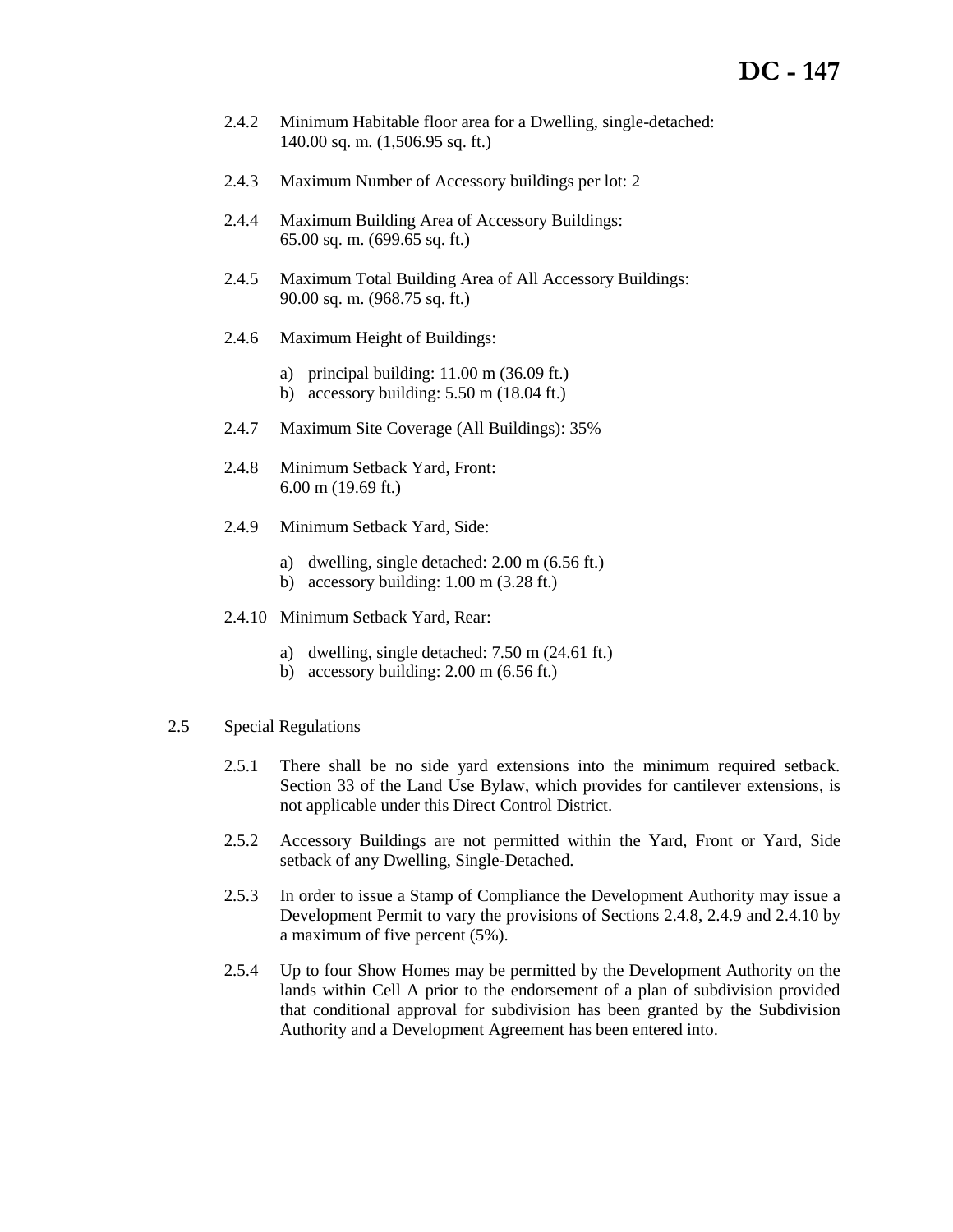## **3.0 Development Cell B – Community Facilities**

3.1 Purpose and Intent

The purpose and intent of Cell B is to provide an equestrian focused community facility for the Meadowlands Country Estates development within Cell C, which offers a venue for interaction for residents of the community, as well as a wider range of secondary activities.

3.2 Uses, permitted

*Accessory Buildings Arts and Cultural Centre Athletic and Recreation Services Equestrian Centre I Equestrian Centre II Greenhouse Public Building Public Utilities Private Clubs and Organizations Signs*

- 3.3 Development Regulation
	- 3.3.1 Maximum Cell Size: 2.00 hectares (4.94 acres)
	- 3.3.2 Maximum Building Area: 10,250.00 sq. m. (110,330.08 sq. ft.)
	- 3.3.3 Maximum Number of Accessory Buildings: 4
	- 3.3.4 Maximum Height of Buildings:
		- a) principal building:  $20.00 \text{ m}$  (65.62 ft.)
		- b) accessory building: 10.00 m (32.81 ft.)
	- 3.3.5 Maximum Site Coverage (All Buildings): 1.25 hectares (3.09 acres)

### **4.0 Development Cell C – Pasture and Open Space**

4.1 Purpose and Intent

The purpose and intent of Cell C is to provide a large open space network primarily for equestrian activities and passive recreation to be comprised of pasturelands, paddocks and shelters for horses associated with the Equestrian Centre located in Cell B, as well as an extensive trail and pathway system.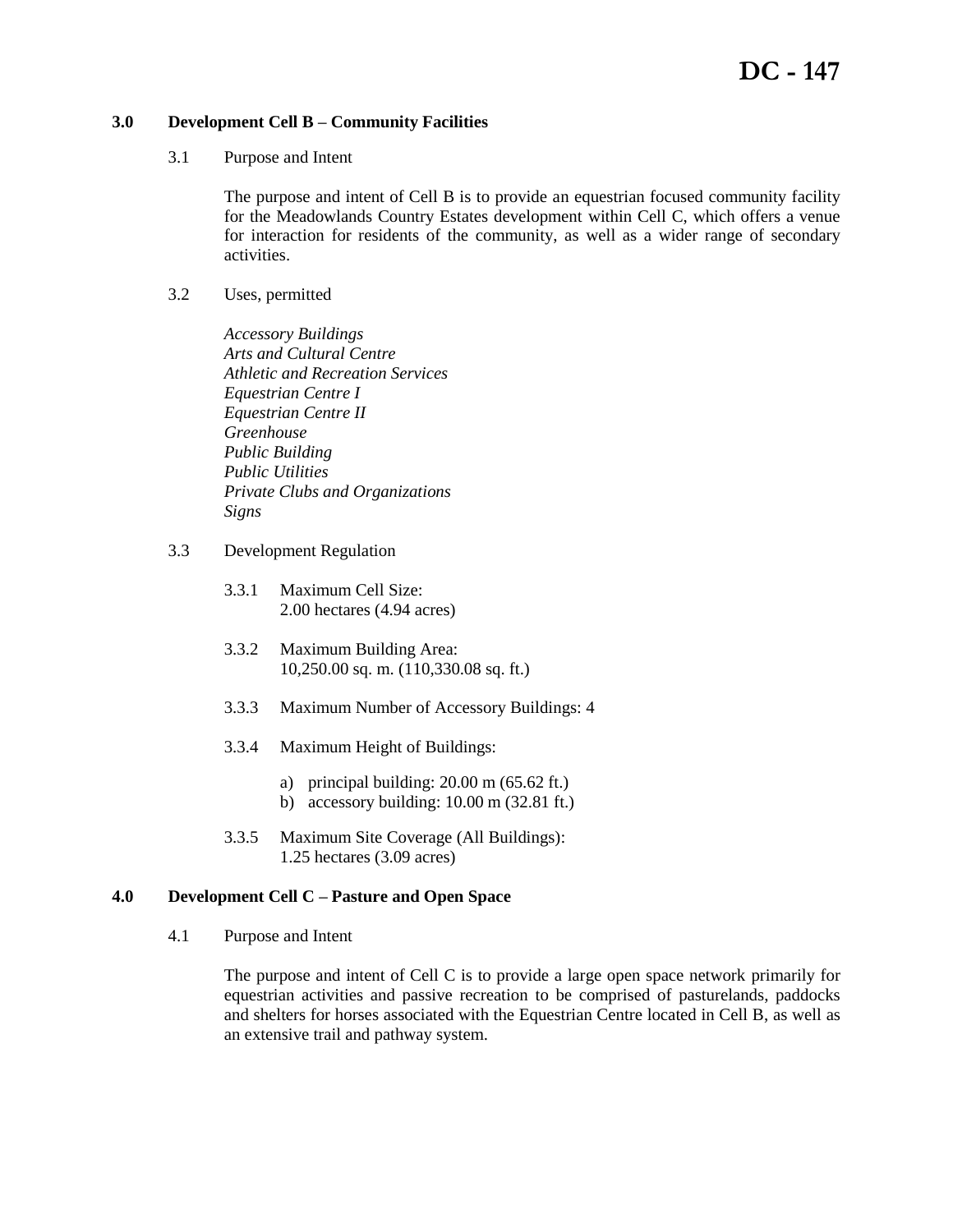# **DC - 147**

4.2 Uses, permitted

*Accessory buildings Agriculture, general Public Utilities*

- 4.3 Subdivision Regulation
	- 4.3.1 Minimum Parcel Size: 22.00 hectares (54.36 acres)
- 4.4 Development Regulation
	- 4.4.1 Maximum Number of Accessory Buildings: 6
	- 4.4.2 Maximum Height of Buildings: 4.00 m (13.12 ft.)
	- 4.4.3 Maximum Building Area of Accessory Buildings: 40.00 sq. m. (430.56 sq. ft.)
	- 4.4.4 Minimum Setback Yard, Front: 15.00 m (49.21 ft.)
	- 4.4.5 Minimum Setback Yard, Side: 6.00 m (19.69 ft.)
	- 4.4.6 Minimum Setback Yard, Rear: 6.00 m (19.69 ft.)

### 4.5 Special Regulations

- 4.5.1 There shall be no subdivision of Cell C without amendment to this Bylaw.
- 4.5.2 The Owner shall prepare an overall Manure Management Plan for Cell C, in coordination with the Equestrian Centre.

## **5.0 General Development Regulations**

- 5.1 The General Regulations of the Land Use Bylaw regarding Livestock shall apply to all Development Cells within this Bylaw.
- 5.2 Total maximum number of animal units in all Development Cells: 90
- 5.3 The following items are required prior to the issuance of a Development Permit for Stripping & Grading:
	- a) A Stormwater Management Plan that accounts for all development on the site and includes the impact of the Equestrian Centre, prepared by a qualified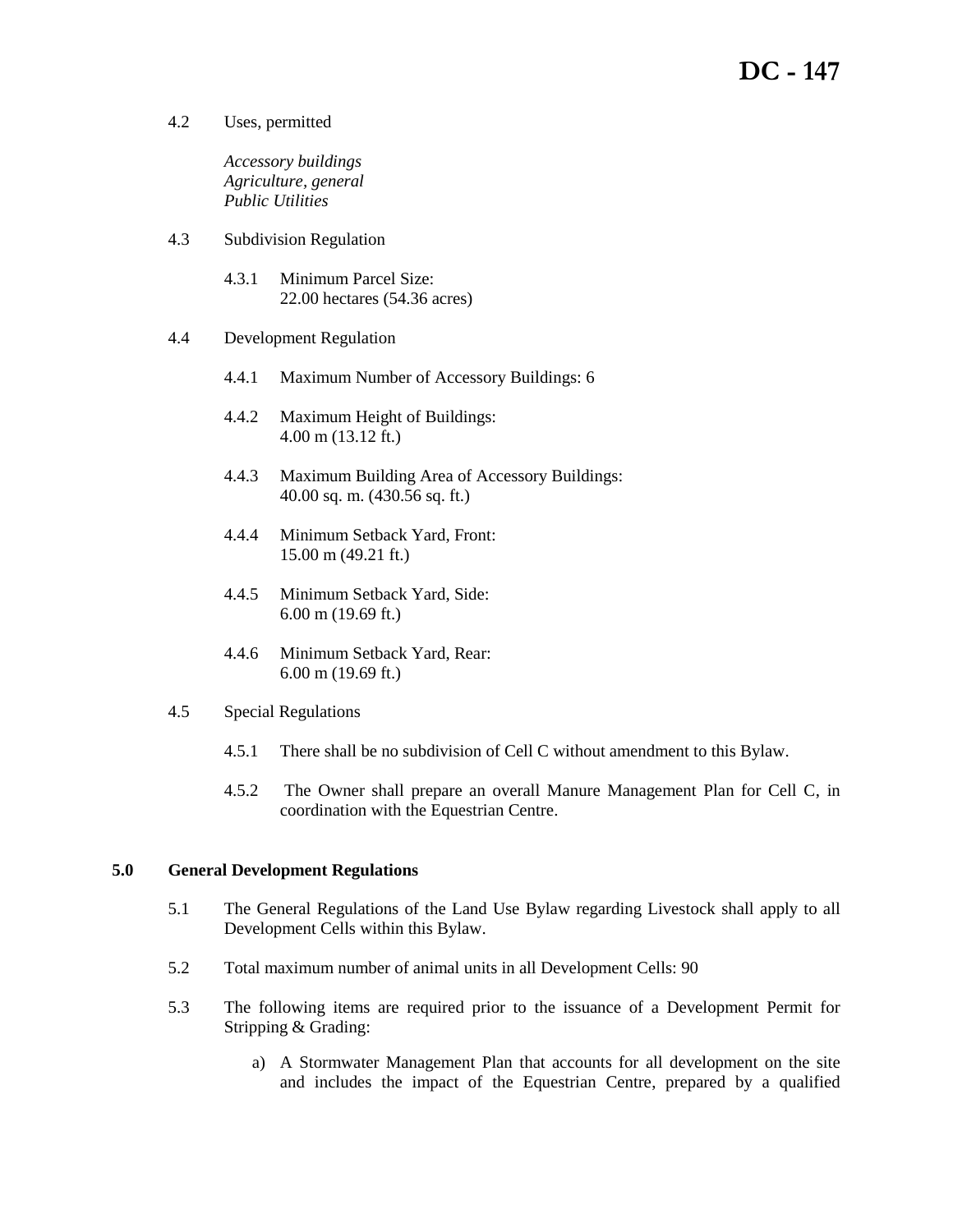Professional Engineer licensed to practice in the Province of Alberta, in a form and substance satisfactory to the County and Alberta Environment;

- b) An overall Site Development Plan that includes all facilities associated with the Equestrian Centre, to the satisfaction of the County;
- c) A Construction Management Plan, satisfactory to the County, which details among other items, erosion, dust and noise control measures and stormwater management during construction; and
- d) All other requirements of this Bylaw have been fulfilled to the satisfaction of the Development Authority.
- 5.4 Pursuant to the issuance of Development Permits or Development Agreements for stripping and grading of the site, no topsoil shall be exported from the lands, and topsoil and non-topsoil materials may be utilized for grading purposes for development within the lands.
- 5.5 Water Supply and Sewage Treatment
	- 5.5.1 Potable water shall be provided by a piped source, licensed and approved for by the Province of Alberta, and/or a licensed and treated communal groundwater source approved by Alberta Environment, all to the satisfaction of the County.
	- 5.5.2 Disposal of wastewater shall be provided via connection to the Hamlet of Langdon Municipal Sewage Treatment System, subject to all requirements of Alberta Environment and/or Alberta Municipal Affairs, including the construction of all associated infrastructure and the payment of all outstanding levies, all to the satisfaction of the County.
	- 5.5.3 A caveat regarding a Deferred Services Agreement shall be registered on the Lands, notifying the Owner any future owners and all lessees of the requirement to connect to County owned piped water at their own cost when such services become available. This Agreement is to outline the location of existing services within the Lands, the operation and maintenance of these services, the requirements for their decommissioning once County Servicing becomes available and a commitment from the Owner to participate in mutually beneficial discussions with the County.
- 5.6 Development and Building Standards
	- 5.6.1 Landscaping
		- a) Landscaping for Parks within Cell A and for all lands within Cell B shall be provided in accordance with a Landscape Plan to be submitted to the County upon application for a Development Permit. All landscaping shall be in accordance with the Landscaping section of the General Regulations in the Land Use Bylaw.
		- b) All areas in Cells B and C not developed as part of a Development Permit shall be maintained in a naturalized state as grassland pasture. Developed areas will include paddocks, landscaped areas and other facilities required to support a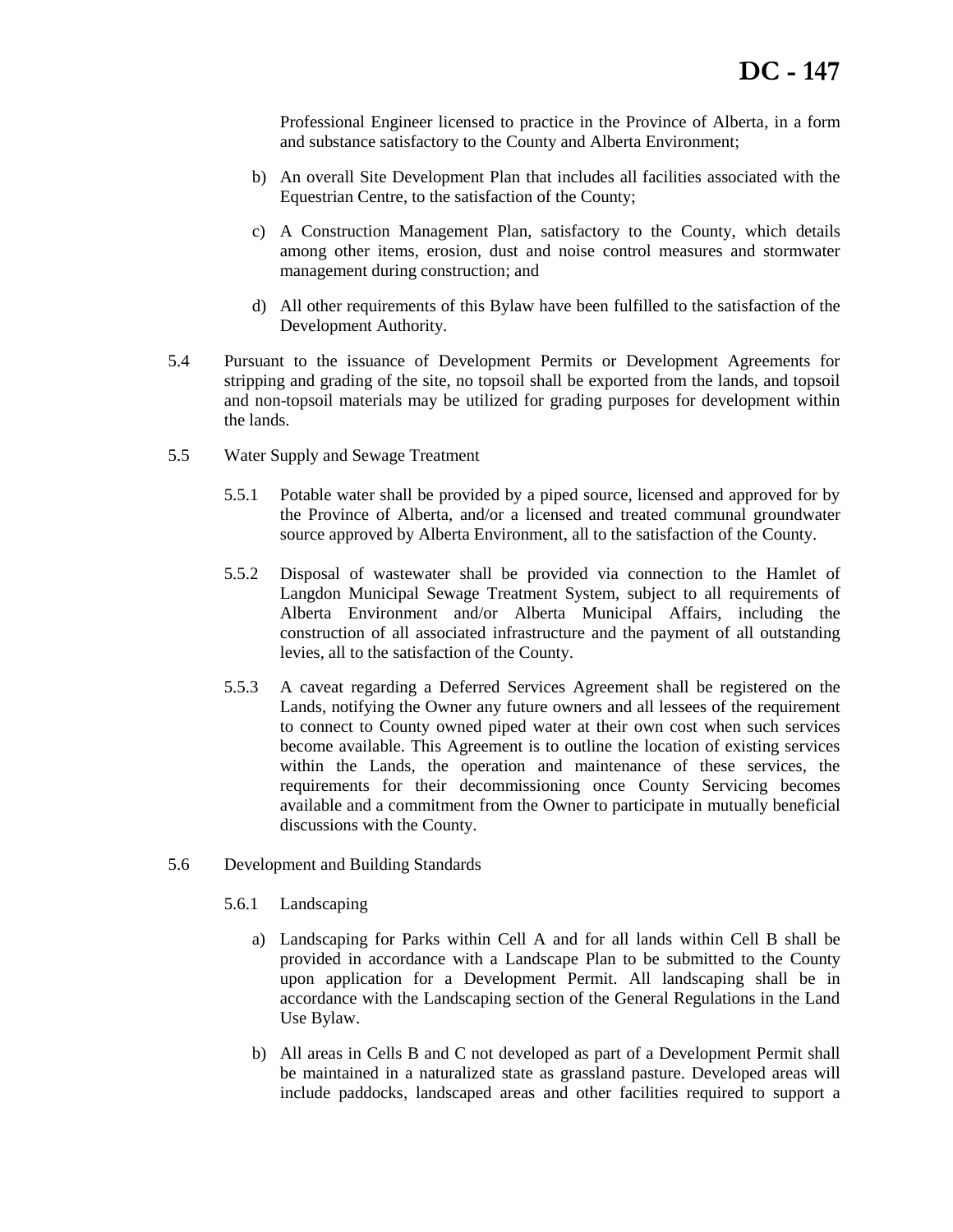Development Permit.

- c) All areas within Cells B and C shall be subject to a weed control program prepared by the Owner in accordance with the Weed Control Act of Alberta, and confirmed in a Development Permit to the satisfaction of the County.
- 5.6.2 Controlled Appearance
	- a) The design, character and appearance of any buildings, structures or signs proposed to be erected or located on the lands must be acceptable to the Development Authority having due regard to:
		- i. the compatibility with and the affect on adjacent properties and the surrounding rural area;
	- b) Signage shall be considered concurrently with a Development Permit application and may be integrated into building architecture and shall be consistent with the overall development theme.
	- c) There shall be no flashing or animated signs.

### **6.0 Definitions**

Unless otherwise defined in this bylaw all words and uses shall be defined as per Section 8 (Definitions) of Bylaw C-4841-97 as amended.

- 6.2 **"Community Sign"** means a sign displaying the name of the community or communities within Section 4-24-27-W4M;
- 6.3 **"Construction Management Plan"** means a program that details site management of all construction activity that may include, but is not limited to the management of construction debris and dust, site erosion, sedimentation control, noise control and traffic control;
- 6.4 "**Greenhouse"** means a portion of the building within Cell B that is utilized for the cultivation and exhibition of plants under controlled conditions;
- 6.5 **"Park"**  means development of public or private land specifically designated for the general public for activity or passive recreational use and includes all natural and manmade landscaping, facilities, playing fields, buildings, or other structures that are consistent with the general purpose of park land;
- 6.6 **"Public Utilities"-** means public and/or privately owned communal water treatment and distribution systems, communal wastewater treatment and collection systems, stormwater management systems, natural gas, electricity, cable and telephone transmission lines (and related facilities) solid waste collection and recycling and general maintenance facilities related to on-site development.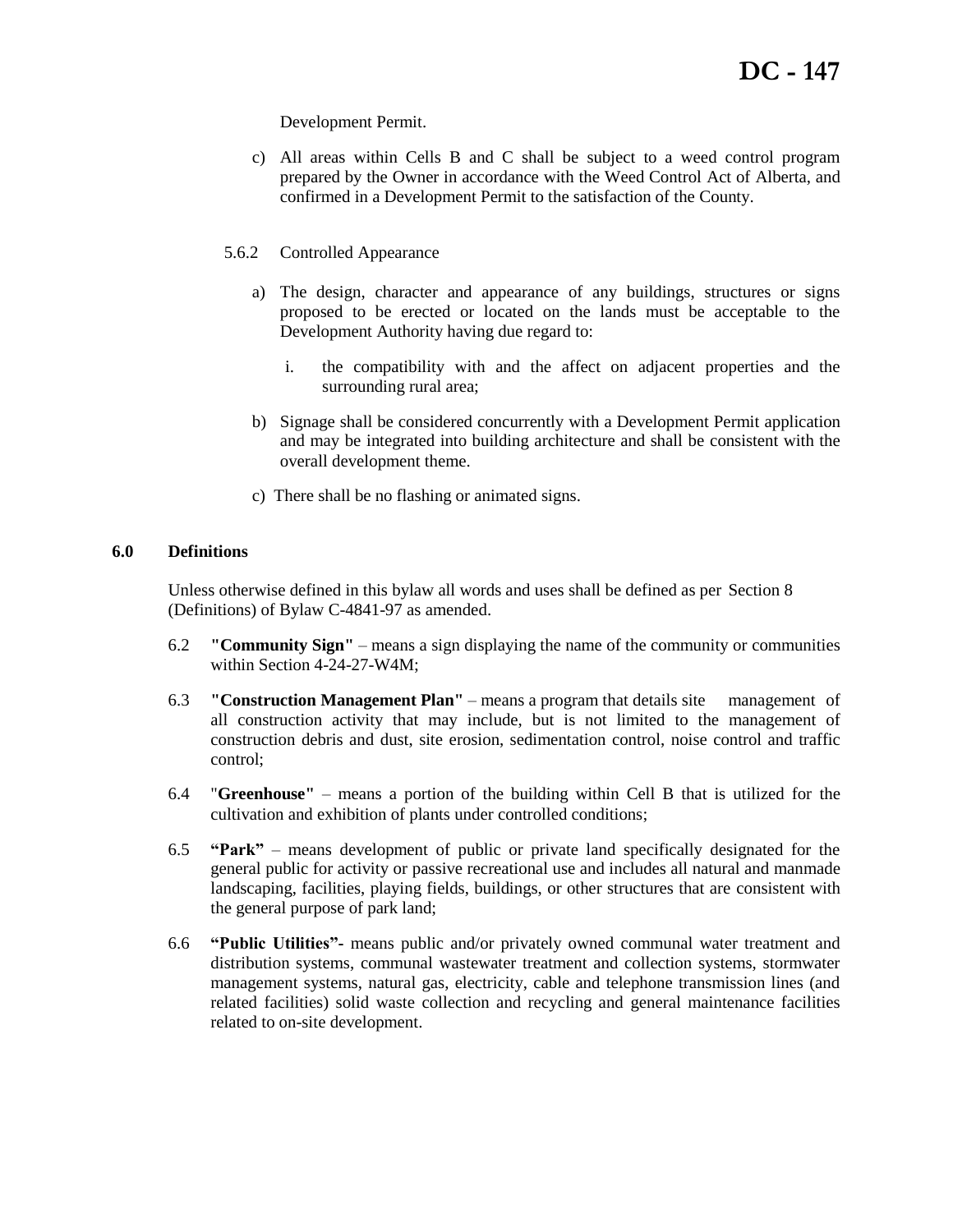# **7.0 Implementation**

7.1 This Bylaw comes into effect upon the date of its third reading.

### **DIVISION 4 File:04204003 2011-RV-100**

First reading passed in open Council, assembled in the City of Calgary, In the Province of Alberta, on Tuesday, October 25, 2011, on a motion by Councillor Solberg.

Second reading passed in open Council, assembled in the City of Calgary, in the Province of Alberta, on Tuesday, November 29, 2011 on a motion by Reeve Ashdown.

Third reading passed in open Council, assembled in the City of Calgary, in the Province of Alberta. on Tuesday November 29, 2011 on a motion by Councillor Habberfield.

\_\_\_\_\_\_\_\_\_\_\_\_\_\_\_\_\_\_\_\_\_\_\_\_\_\_\_\_\_\_\_\_\_\_ \_\_\_\_\_\_\_\_\_\_\_\_\_\_\_\_\_\_\_\_\_\_\_\_\_\_\_\_\_\_\_\_\_\_

REEVE OR DEPUTY REEVE MUNICIPAL SECRETARY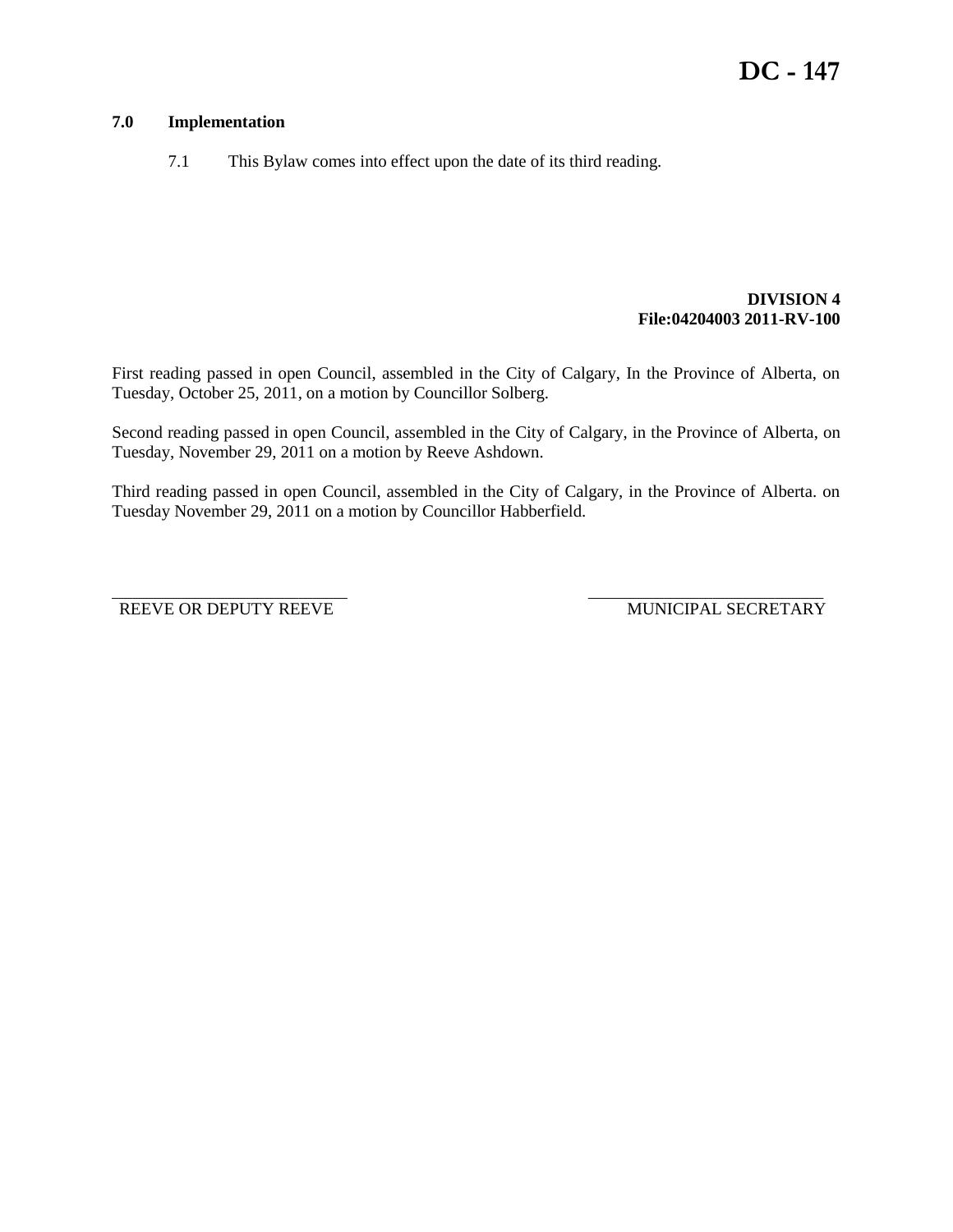